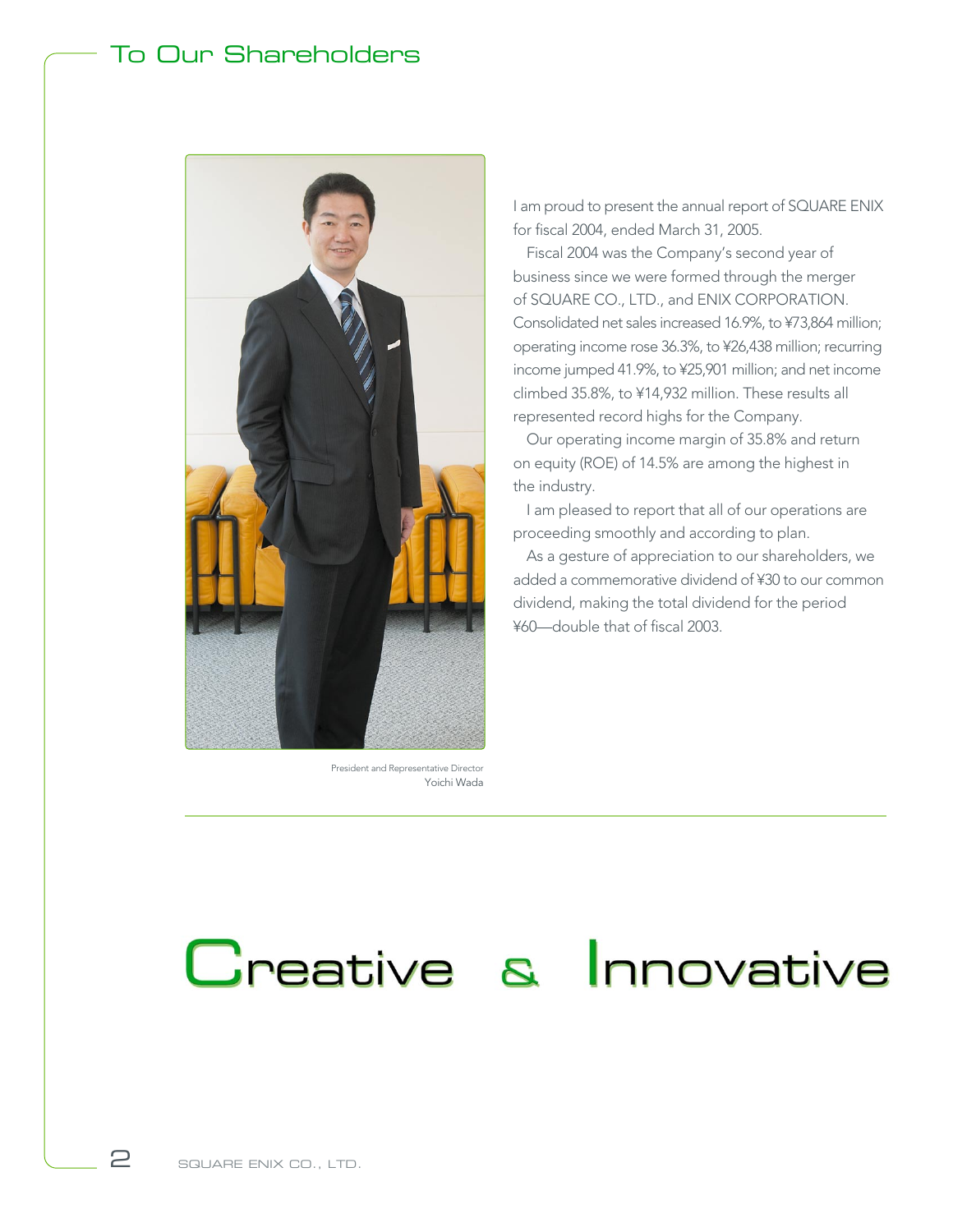#### Video Game Industry Awaits the Release of Next-Generation Game Consoles

Looking at results by segment, Games (Offline) revenue—our largest segment—rose 10.4% in fiscal 2004, Games (Online) grew 55.2%, Mobile Phone Content jumped 63.2% and Publication increased 12.3%. We achieved revenue and income growth in all business segments, resulting in a more diverse and well-balanced business portfolio.

Total shareholders' equity at the end of the period totaled ¥108,933 million, and with no interest-bearing debt we were able to achieve an equity ratio of 82.7%. This indicates our sound financial position.

Nevertheless, we must not be complacent with our current position. These figures only show that we have built up our strength as planned for the coming challenges. Having completed phase 1, we now need to move on to phase 2. Within the next year or two, Sony Computer Entertainment Inc., Nintendo Co., Ltd., and Microsoft Corporation will release next-generation game consoles. This is a transitional period that occurs roughly every five years, in which downward pressure on prices, an increase in the number of choices for customers to purchase, and intensifying competition with alternate services and products combine to form a difficult market environment.

We have been preparing for this transitional period and are set to launch our strongest-ever lineup of titles. We are also increasing our sales efforts by securing SQUARE ENIX-dedicated shelf space in retail stores to cope with the market leveling off. We also grew revenue outside of packaged game software, further improving our ability to create a stable profit base.

We have also laid down the foundations to become a leader in this next generation of games consoles. At Electronic Entertainment Expo (E3), the world's largest video game trade show, held in Los Angeles in May 2005, Sony Computer Entertainment, Nintendo and Microsoft introduced SQUARE ENIX as one of the most important game software companies. Our presence in the video game industry has without a doubt become world class.

And yet, this is still not enough. The impact of current changes in the industrial structure reaches beyond the video game industry. These are fundamental changes, of the kind that come along only once every few decades, and impact all industries.

The emergence of next-generation game consoles is merely a part of this.

# Network is the Game. Everything plays Games.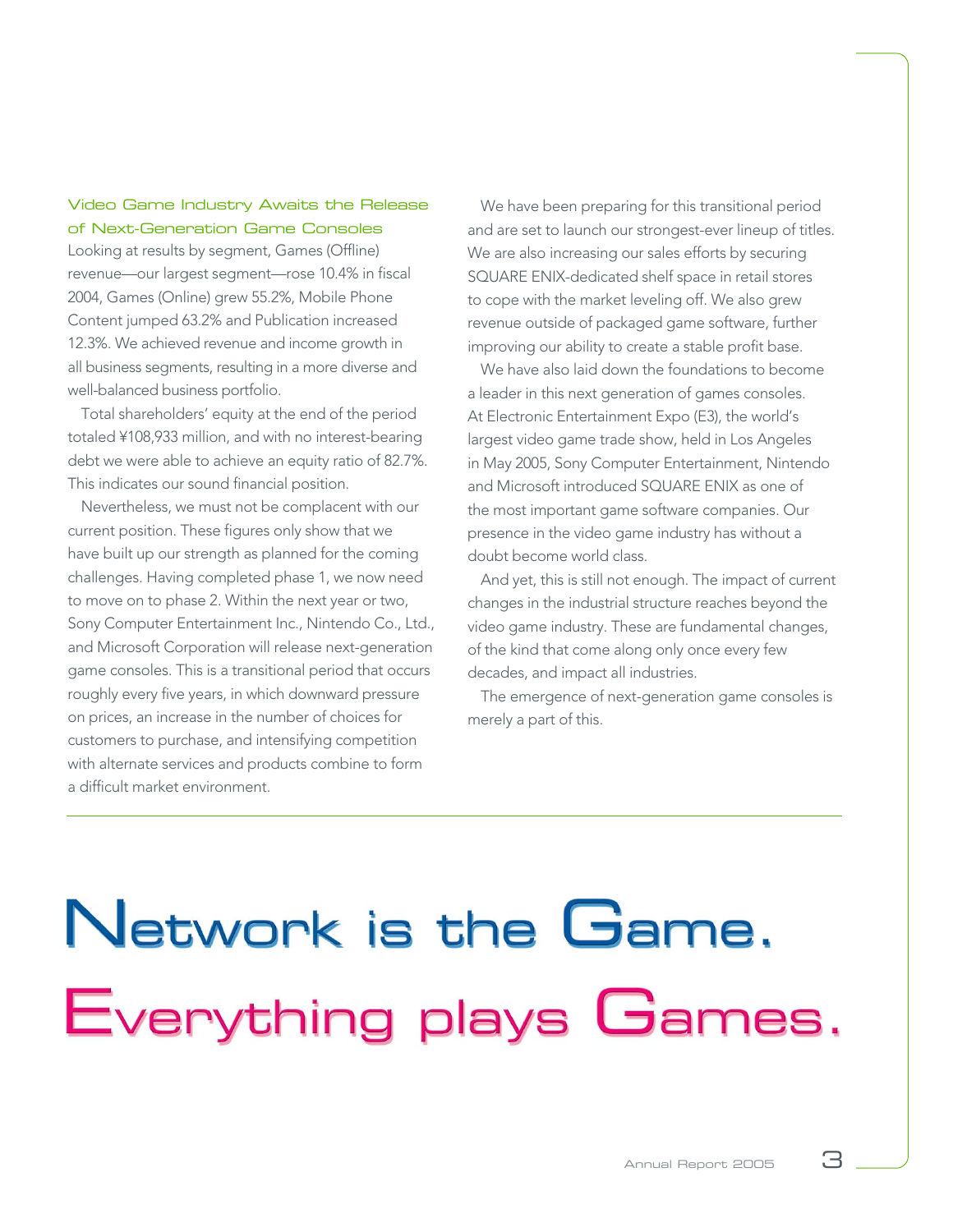#### The Impact of Ubiquitous Networking

When I say "changes of the industrial structure," I mean the fundamental changes that ubiquitous networking will bring.

The chart below shows the performances of various terminals. (To simplify, we used the clock speed of CPUs as a proxy to the performance of the terminal). This represents the supply curve.

The vertical axis uses a logarithmic scale, so you can really see how much progress had been made over the past decade or so. Also, it is clear that game consoles have been leading the performance of terminals since the late 1990s, especially when taking market penetration into account. This leadership gave the video game industry the leverage to make advances in entertainment.

The more important point, however, is what is happening to the customers' demand curve.

All new game consoles, including portable ones, are now equipped with networking connectivity. Personal computers (PCs), personal data assistants (PDAs) and even car navigation systems can now connect to the Internet. The various terminals that have evolved independently now have common functions as network terminals.

The processing power of each terminal may already be "good enough" since they offer new value to customers by becoming a new window to the Internet.

In other words, the customers' demand curve is not rising as much as the terminal capability supply curve, and it may not rise any further.

The remaining issue is communication infrastructure.

The chart on page 5 shows the home broadband penetration rate in Japan. Japan now has one of the best Internet infrastructures in the world, overcoming its slow start in the 1990s.

Communication is borderless, and communication environments in all countries are synergizing and advancing irreversibly. In the near future, I believe communication infrastructures will not be an issue in most countries.



#### Progress of Terminals —Taking CPU Power as an Example—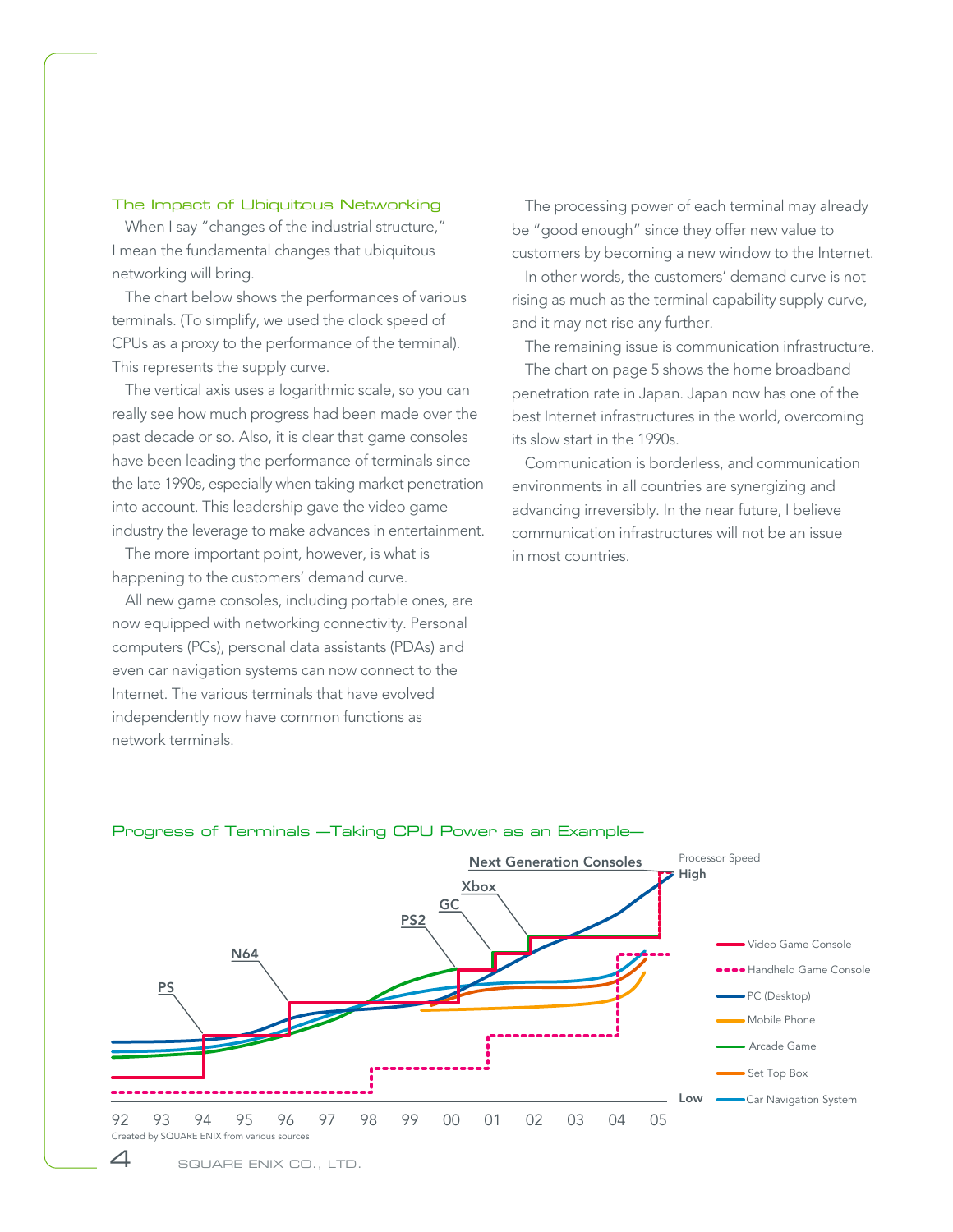

#### Structural Changes Mean a Power Shift to Customers

Prophets never tell us exactly when future events will take place. Business people are often overeager to act in fear that the future will suddenly becomes the present. If they acted too early one time, the next time they are overcautious and miss out on opportunities.

We have been bombarded with clichés, such as "consumer-owned" and "customer-centric," that herald a shift in power toward the customer. This time, however, it is different. The clichés are finally becoming a reality, and a true power shift is under way.

I firmly believe the most important quality that management can possess is insight into the timing and details of structural changes. The next two to three years will usher in structural changes not only to industry but to the entire social system. All my managerial strategies are based on this perspective toward these coming years.

Content is information. That is why these upcoming structural changes will directly affect our industry as well as the surrounding industries. When the processing power of terminals and communication bandwidth become more than "good enough," customers will have the same capability as content providers to broadcast content. In other words, customers will inevitably become suppliers of content, and content providers need to provide support for such customers to broadcast their own content while remaining content suppliers themselves.



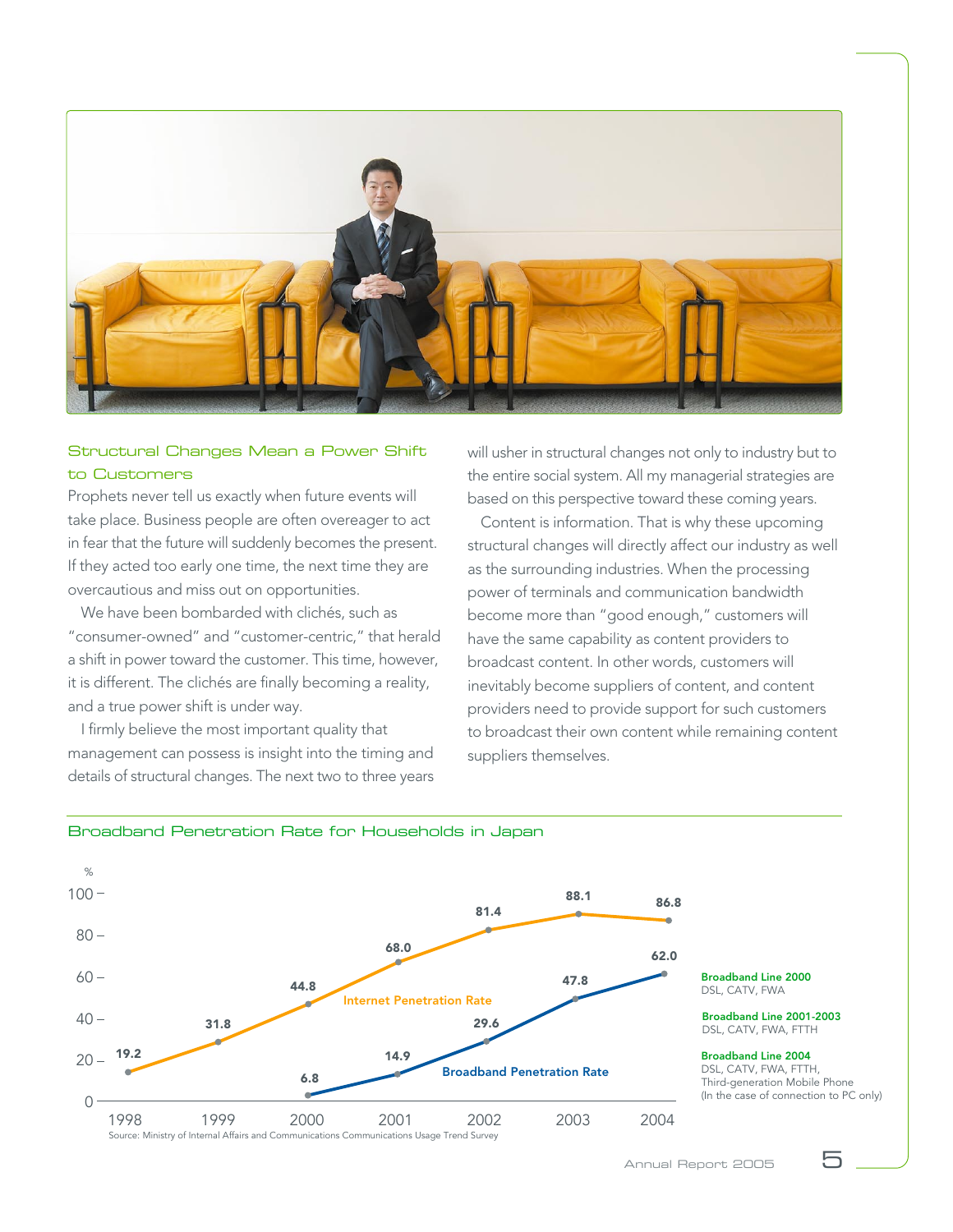#### Our Vision for a New Era

Some people may wonder how we can make money in such a structural change; others may feel that there will be no profit opportunities because of this intensified competition. We believe the opportunity lies in the structural change itself.

We do not expect end users to spend more money. Customers will spend the same amount, but the money will be distributed differently. In the initial stage of the industry evolution, the value-added lies at the infrastructure layer. As a result, money is distributed heavily to the infrastructure providers. They will reinvest the cash to improve infrastructure. This will eventually lead to commoditization of the infrastructure and the distribution of money will be diminished.

Going forward, we expect more money to be distributed to the software layer rather than the infrastructure layer. Our fundamental strategy is to grasp this shift of value. The two points below sum up our competitive advantages in the marketplace.

#### 1. We are not involved in the infrastructure or hardware sectors.

In what may seem like a contradiction in terms, our strength lies in what we lack. Players already successful in the infrastructure and hardware layers cannot deny their own business domains, and they will end up

leaning toward an impractical vertical integration model, which is doomed to fail in the network age. Even if they pursue new businesses without seeking synergies with their existing core businesses, limited returns on investments in new fields are swayed by the oversized core businesses, and this eventually sinks new businesses.

2. We are one of a few players in the position to expand their presence comprehensively across all the areas in the software layer.

In the world where the larger value-added resides in the software layer, it is clear that the company that controls a larger part of the software layer wins. There are several layers in the software layer, including the software platform, application and user service layers. SQUARE ENIX is in the unique position of having advantages in each of these.

In the software platform layer, we have ramped up our development since acquiring UIEvolution, Inc., in 2004. To make all terminals become windows into a virtual space, we need a platform that absorbs the differences of terminals. This idea is embodied in our cross-platform strategy, which enables users to access content from game consoles, PCs and mobile phones anywhere.

In a networked society, content providers and customers will develop content together